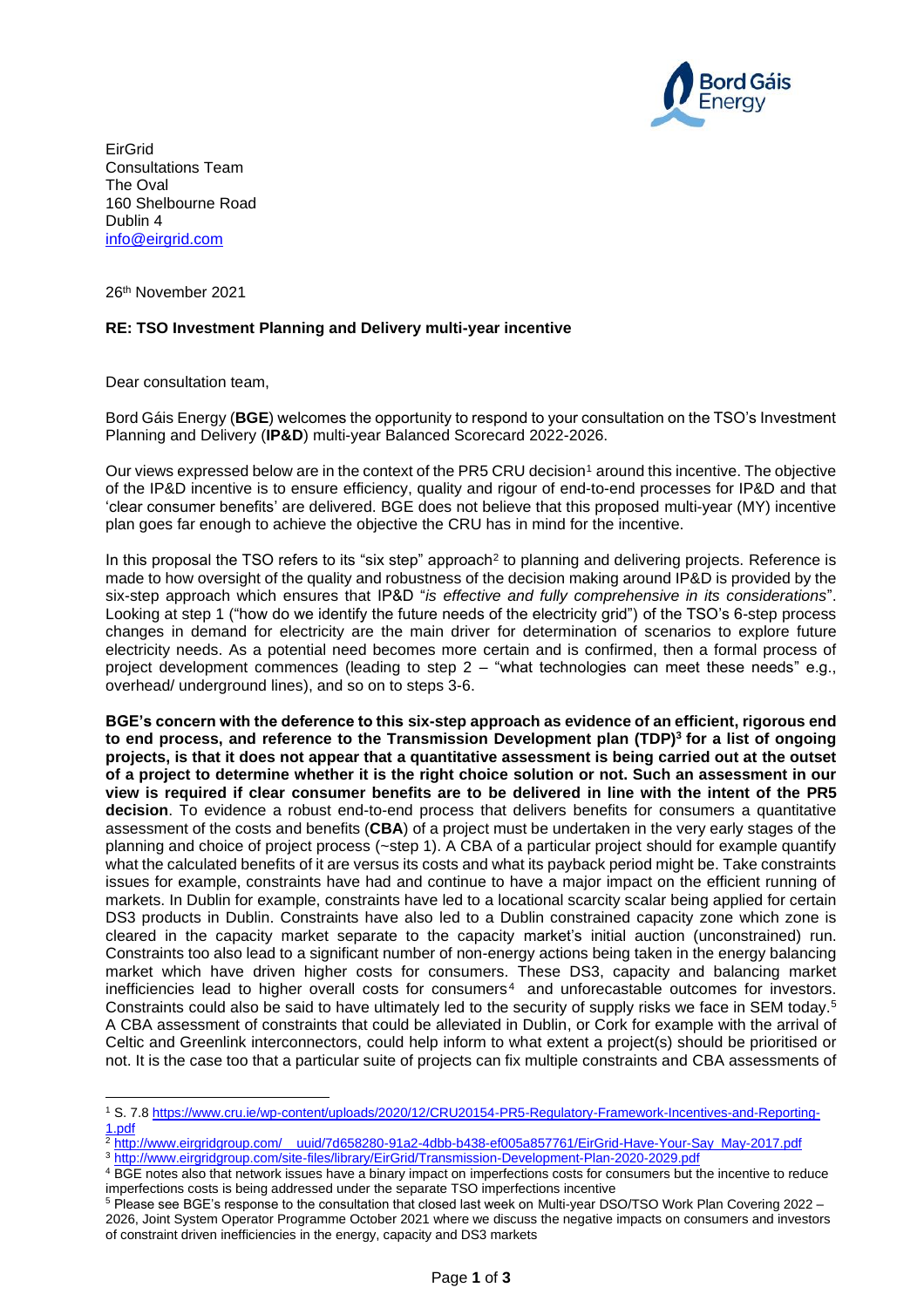

possible projects with this objective in mind should be undertaken too to help determine prioritisation of projects by reference to the quantified benefit it gives end consumers.

**Part of that CBA we envisage would also for example include the transparent contribution of a project to security of supply.** The consultation points readers to the TDP for drivers behind projects. While almost all of the Dublin based projects tick the 'security of supply' box in the summary tables it is apparent from our assessment that only one listed project may help alleviate a Dublin constraint. It is not sufficiently transparent why or how a project is assigned a marking that it contributes to security of supply or to what extent. While the TDP offers visibility of the throughput of projects, this does not mean that the right projects at the right time are being planned and delivered. Considering constraints in Dublin and across Ireland have profound impacts for markets, consumer costs and security of supply, we ask that this changes. We therefore ask that CBAs for what are currently known to be major constraints in Ireland like Dublin and Cork are undertaken to help prioritise planning and delivery of those projects of most benefit to consumers this decade. If projects are not initially quantified for costs/ benefits then it is very difficult to ensure improvements and achievements under this IP&D are being targeted, achieved and therefore measured in the correct manner.

**Regarding the proposed metrics and measurement of success under this incentive, simply targeting that a number of projects will be completed through steps 1-6 with no reference to their value or benefits to customers/ end consumers is insufficient in our view. Targets and metrics applied under this incentive should be focused on progressing the priority projects, determined via our proposed CBAs, as having the most quantifiable benefit to consumers**. This is more in line with the spirit of the CRU's intention for this IP&D incentive. Otherwise, it is possible that even with an independent audit, the report could be focused on projects that are not as quantifiably beneficial as those that might be determined as most beneficial to consumers under a CBA. This approach could result in delivery of projects to the volume set out in the targets but not of the value to the end consumer that they could or should be.

**Regarding the Transmission outage programme (TOP) under step 6 metric, for better transparency we ask that a distinction is made between capex projects and maintenance projects driving the outages.** We understand that capital-project related outage planning is overlaid with maintenance related outage requirements which tend to be of shorter duration and the overall plan is called the TOP. For TOP:

- BGE asks that the TOP incentive is weighted more heavily towards the capex side and that a large percentage of delivery under any TOP plan is applied to the delivery of capex as opposed to maintenance TOP projects at step 6. The reason for this ask is that while annual maintenance projects are important they are more a core competency of the TSO akin to business as usual. Capex or reinforcement outages on the other hand contribute to expanding system capabilities. Furthermore it may be necessary to mitigate any perverse incentive from a metric of "delivery percentage outturn" possibly resulting in less capex projects being incorporated in the IP&D. Consideration could for example be given to requiring a focus in delivery of projects that are on the top end/ portion of the savings that a wide range of capex projects examined under CBAs could deliver.
- We also ask that the metrics include evidence that the TOP was taken at the optimal cost as the cost of taking certain outages at one time versus another time can be extremely high. An outage may for example require must run generation which is very costly. Robust planning of outage works, and timings would also help ensure that the risk of having to return and carry out another outage to complete the work started during a previous outage is mitigated. Planned and actual timings of outages and their actual cost to the market compared to a forecast cost for the outage should also be measured and monitored under this incentive for TOP.

Finally, we ask that re-consideration is given to the step 4-5 targets around CPPs issued to the TAO. While timely issuance of CPPs to the TAO is very important we understand that this timely issuance is already being incentivised through the TSO/ TAO joint incentive.

In conclusion, we ask for more transparency about how projects will in PR5 be prioritised in terms of the quantified benefits for end consumers as per the CRU's stated intention for this IP&D incentive. The sixstep process does not appear to include a CBA / quantification process whereby pursuing one project over another has clear consumer benefits. Prioritising projects using CBAs would also make the targets and metrics against which the TSOs are being assessed much more impactful and valuable for consumers. Constraints in Dublin, Cork and the West for example are key examples of issues that could be assessed to determine projects that could be prioritised to alleviate constraints and lead to overall consumer benefits